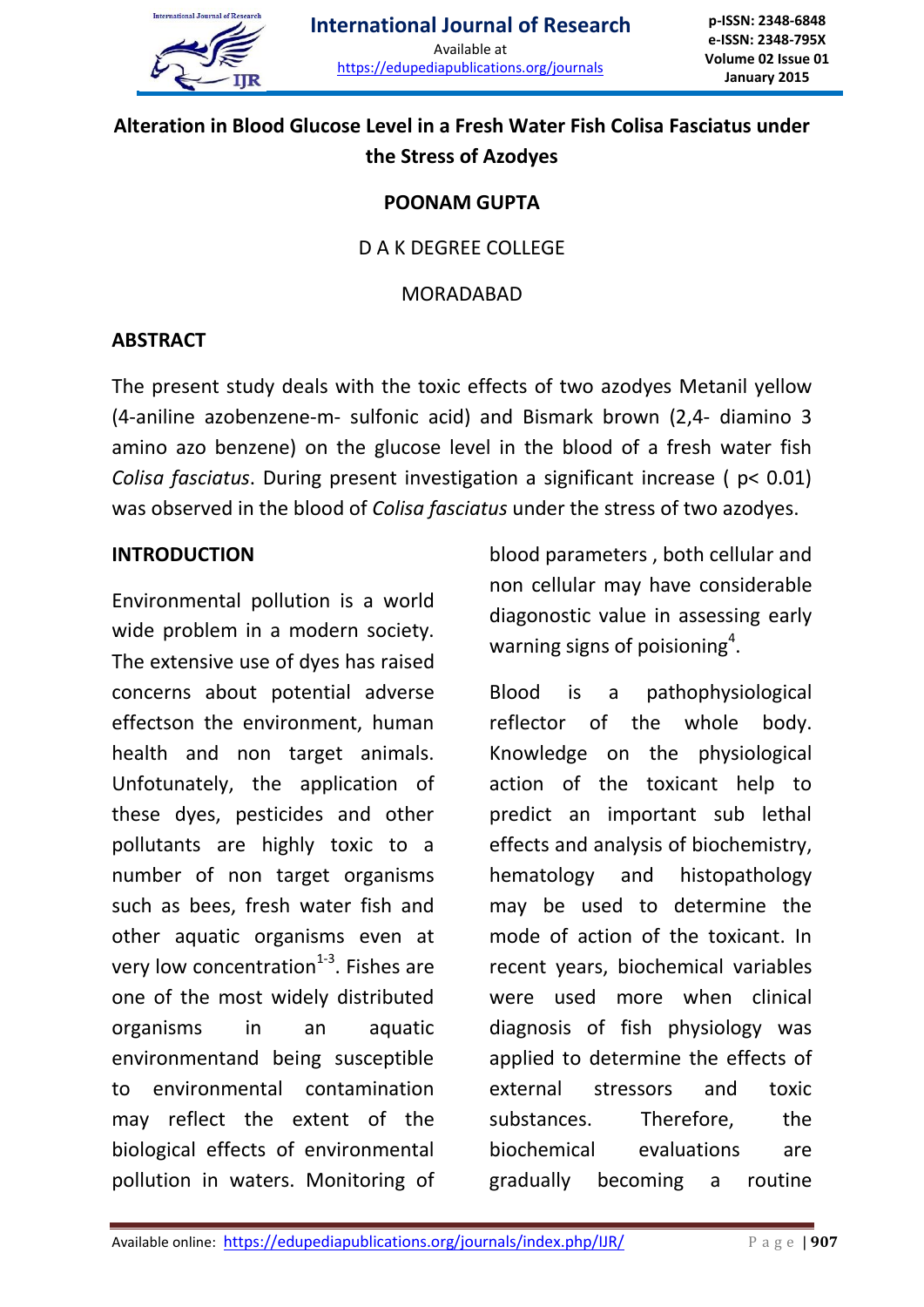

practice for determining the health status in fish. The biochemical parameters like Serum Glucose,Protien, Cholesterol, Creatinine and Creatine are widely used to determine the toxic stress<sup>5</sup>.

## **MATERIALS**

## **AND METHODS**

Livining specimen of *Colisa fasciatus* were collected from local fresh water resources and acclimatized in laboratory conditions for a minimum period of seven days before experimentation. Visibly healthy fishes were selected and treated with  $0.1\%$  KMno<sub>4</sub> solution and divided into five batches. One batch was kept in water and was used as control. The remaining four batches were kept in acute and chronic concentrations of metanil yellow and bismark brown. Water was replaced periodically and black paper was used to prevent any possible photo-oxidation of the dyes. The fishes of all batches were sacrificed at 48 hrs. and 96hrs. ( acute exposure ) and 15 days and 30 days ( chronic exposure ). The blood was collected from cut caudal vein and was allowed to clot at room temperature and then centrifuged at 2000 rpm. The 't' test of Fisher $6$  was used to calculate the significance of data.

# **RESULT**

The present study reveals a significant increase in the serum glucose level in the blood of *Colisa fasciatus* under the stress of metanil yellow and bismark brown. The increase was +2.94%, + 10.30%, at acute exposure ( $T_1$  and  $T_2$  ), +14.69%, +16.18% at chronic exposure ( $T_3$  and  $T_4$ ) in response to metanil yellow . Similarly the increase was + 3.87%, + 11.78 %, +13.12% and +15.18% in response to bismark brown at acute ( $T_1$ and T<sub>2</sub> ) and chronic ( $T_3$ and  $T_4$ ) exposures respectively. All these elevations were statistically highly significant ( P< 0.01 ). Table No. 1.

## **DICUSSION**

Biochemical analysis can provide valuable information for monitoring the health conditions of fishes. Biochemical changes depend on the fish species age, the cycle of sexual maturity and health condition<sup>7</sup>. Moreover, analysis of serum biochemical constituents levels showed useful information in detection and diagnosis of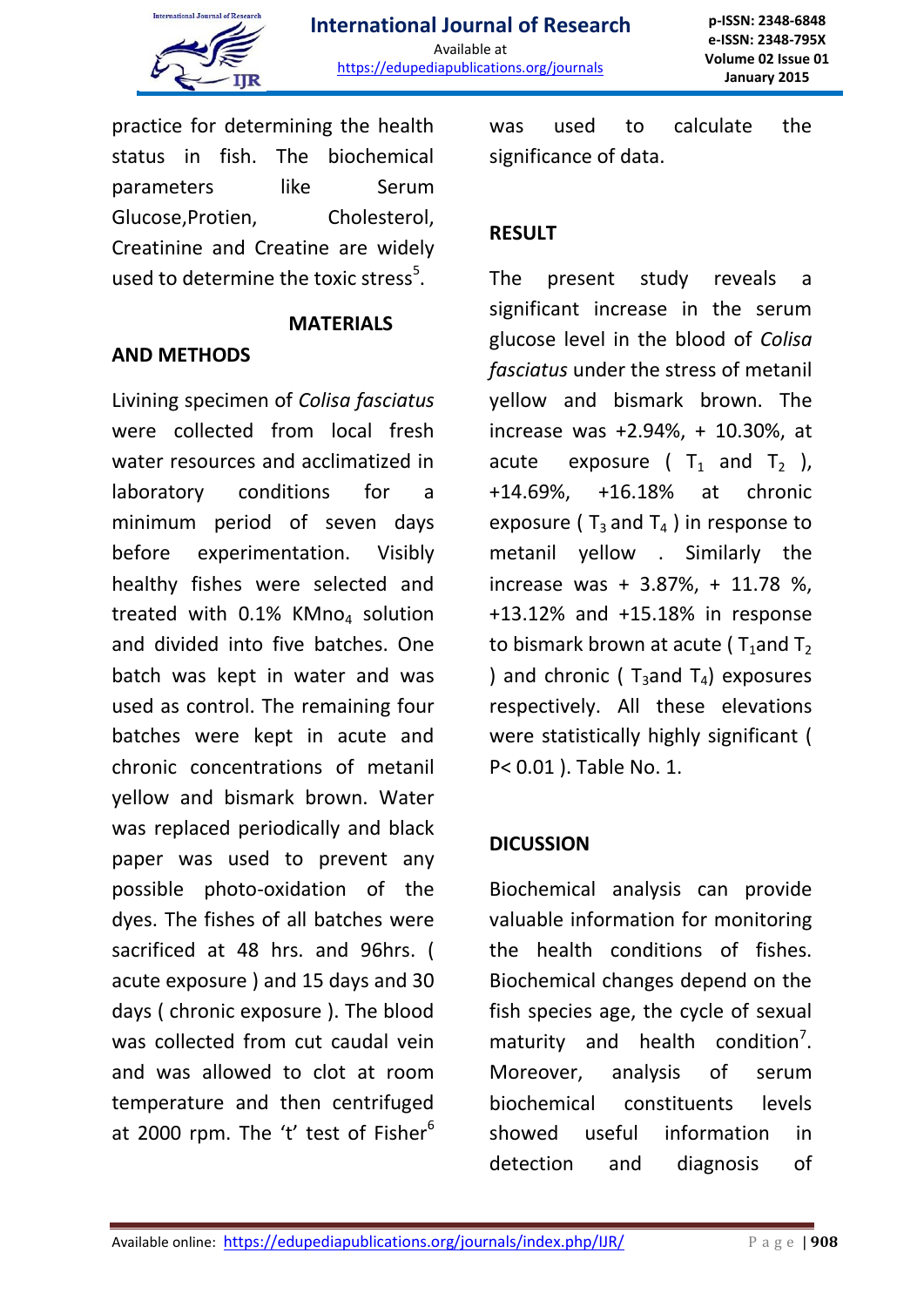

metabolic disturbances and diseases in fishes ${}^{8}$ .

Determination of glucose concentration in blood serum is widely used as an indication of stress response. Generally, glucose is continuously required as an energy source by all body cells and must be maintained atadequate levels in the plasma<sup>9</sup>. In many fish species, the blood glucose level has the tendency to increase due to experimental stress. In the present study the significant increase in glucose may may be considered to be manifestation of stress induced by azodyes. Wedemeyer *et.*   $a$ l.(1981)<sup>10</sup> stated that high levels of blood glucose are caused by disorders in carbohydrate metabolism appearing in the condition of physical and chemical stresses. A variety of stressors

stimulate the adrenal tissue resulting in increased level of circulating glucocorticoids $11$  and catecholamines $^{12}$ . Both of these groups of hormones produce hyperglycemia. It is generally thought that, under conditions of stress, hyperglycemia may provide additional energy during times of high metabolic need such as fight and flight response $^{13}$ . M. Ramesh and M. Sarvanan $(2008)^{14}$  found similar results in *Channa punctatus* when exposedto Chloropyrifos. E.Ogueji Okechuk Wu and J. Auta  $(2007)^{14}$  also observed similar results in *Clarias garipinus*, exposed to Lambdacylathrin. B.Padma Priya, Vijaya Rachel and Y.Avasn Maruthi  $(2012)^{15}$  also observed increase in serum glucose level in *Channa punctatus* exposed to Imidacloprid insecticide.

## **TABLE -1**

**ALTERATION IN GLUCOSE LEVEL INDUCED BY 4' AASA AND DAAB IN THE BLOOD OF COLISA FASCIATUS. VALUES ARE + S.E. OF NINE OBSERVATIONS EACH.**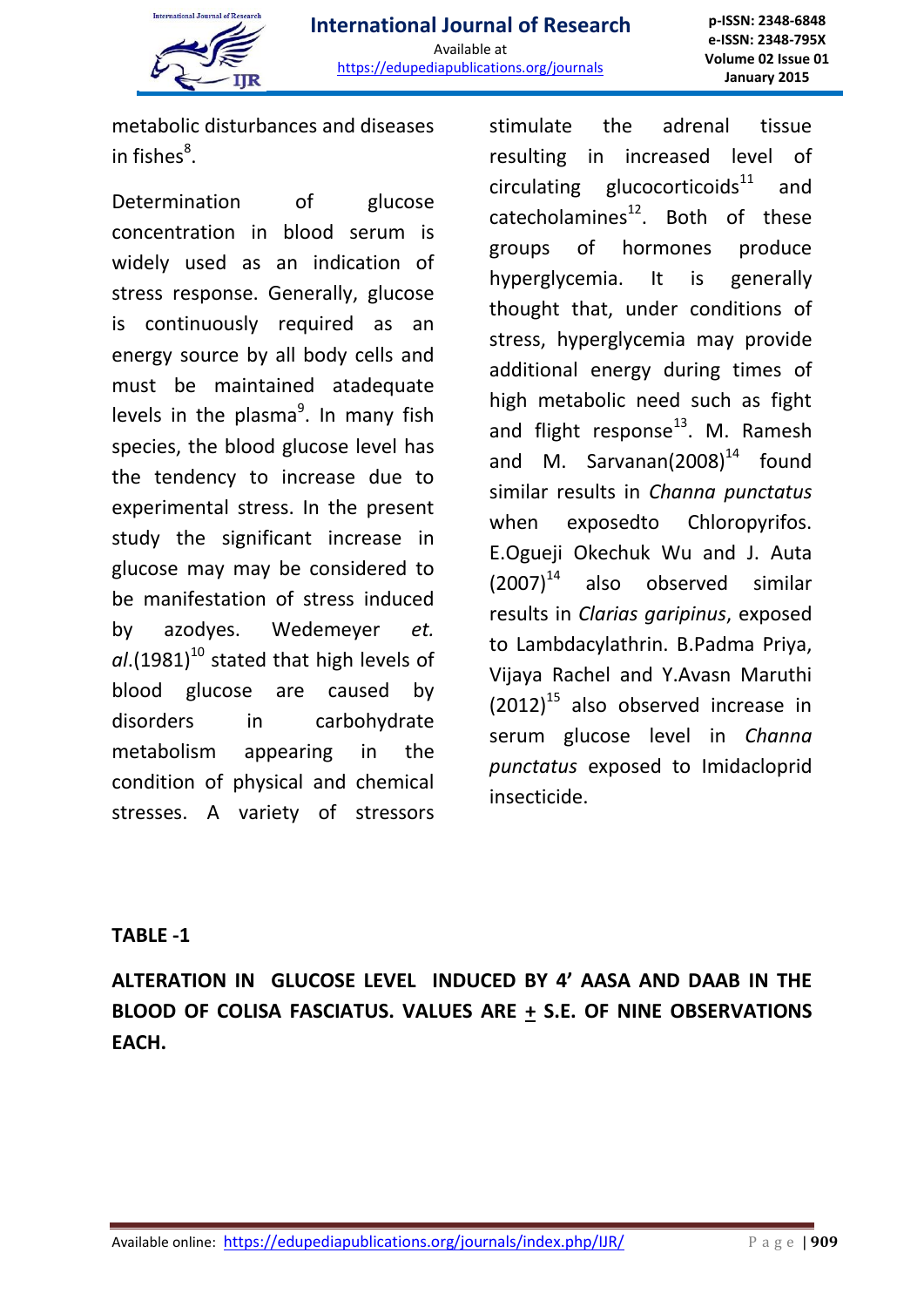

#### **International Journal of Research**

Available at

https://edupediapublications.org/journals

**p-ISSN: 2348-6848 e-ISSN: 2348-795X Volume 02 Issue 01 January 2015**

|             |          | <b>ACUTE EXPOSURE</b> |                | <b>CHRONIC EXPOSURE</b> |                |  |
|-------------|----------|-----------------------|----------------|-------------------------|----------------|--|
| <b>DYES</b> | C        | $T_{1}$               | T <sub>2</sub> | $T_3$                   | T <sub>4</sub> |  |
| 4'AASA      | 176.60   | 181.80                | 194.79         | 202.56                  | 205.19         |  |
|             | $+0.225$ | $+0.287$              | $+0.396$       | $+0.277$                | $+0.35$        |  |
|             |          | $(+2.94%)$            | $(+10.30\%)$   | $(+14,69%)$             | $(+16.18%)$    |  |
| <b>DAAB</b> | 176.60   | 183.45                | 197.42         | 199.78                  | 203.42         |  |
|             | $+0.225$ | $+0.245$              | $+0.262$       | $+0.24$                 | $+0.238$       |  |
|             |          | $(+3.87%)$            | $(+11.78%)$    | $(+13.12%)$             | $(+15.18%)$    |  |

**\_\_\_\_\_\_\_\_\_\_\_\_\_\_\_\_\_\_\_\_\_\_\_\_\_\_\_\_\_\_\_\_\_\_\_\_\_\_\_\_\_\_\_\_\_\_\_\_\_\_\_\_\_\_\_\_\_\_\_\_\_\_\_\_**

|  | 4'AASA - Metanil yellow | $T_1 - 48$ hrs |  | $T_3$ - 15 days |
|--|-------------------------|----------------|--|-----------------|
|  | DAAB - Bismark brown    | $T2$ 96hrs     |  | $T_4 - 30$ days |
|  | C - Control.            |                |  |                 |

#### **REFERENCES**

- 1. Oudou H.C. and Alonso R.M. (2004): Voltammetric behaviour of the synthetic pyrethroid lambdacyhalothrin and its determination in soil and well water.*Anal. Chim. Acta*.,523:69-74
- *2.* Begum, G.(2005):In vivo biochemical changes in liver and gill of *Clarias batrachus* during cypermethrin exposure and following cessation of exposure. Pestic. Biochem. Physiol., 82:185- 196.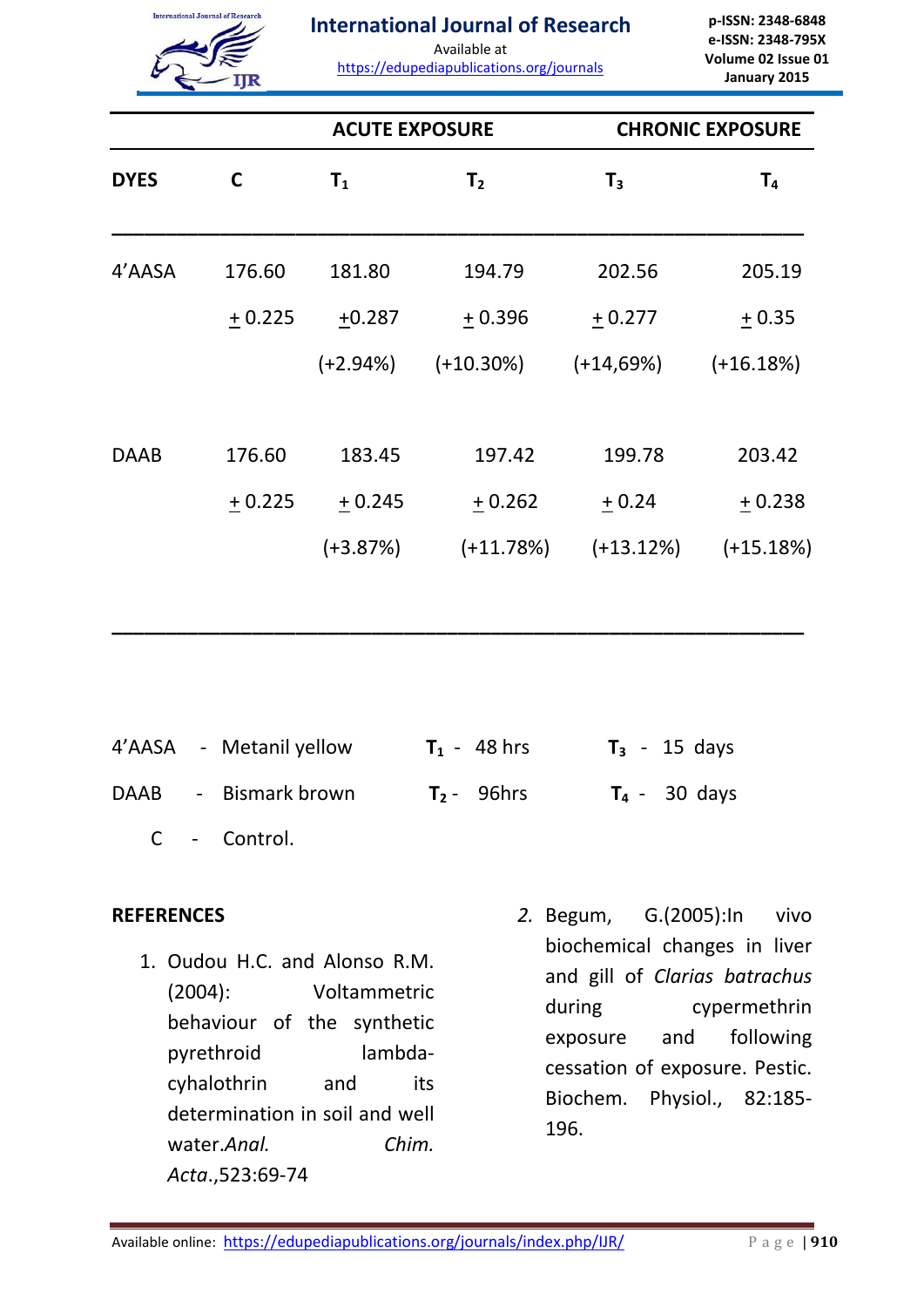# International Journal of Re-

- *3.* El- Sayed and YS Saad TT (2007): Acute intoxication of deltamethrin in monosex Nile tilapia *Orechromis niloticus* with special reference to the clinical, biochemical and haematological effects. *Environ. Toxicol*. *Pharmacol*. 24: 212-217.
- *4.* Pant J, Tiwari H, Gill TS (1987):Effects of aldicarb on the blood and tissues of a fresh water fish.*Bull. Environ. Contam. Toxicol*., 38: 36-41.
- *5.* Adhikari S and Sarkar B (2004): Effects of cypermethrin and carbofuran haematological parameters and prediction of their recovery in a fresh water teleost , *Labeo rohita* (Hamilton*). Ecotoxicol. Environ*. *Saf.*, 58:220-226.
- *6.* Fisher, R.A. (1982): "Statistical Methods for Research Workers" 13<sup>th</sup> edn., Oliver and Boyed.
- *7.* Yousefen M Shekholeslami Amiri M (2010): Serum Biochemical Parameter of Male and Female Rainbow Trout *Onchorynchus mykiss* cultured in Haraz River Iran. World *J.* Of Fish and Marine Sciences., 6: 513-518
- *8.* Jamalzadeh HR Keyvan MR (2009): Comparision of blood indices in healthy and fungal infected Caspian salmon *( Salmo trutta caspius*). African *J. Biotechnol*. , 8: 319-322.
- *9.* Percin P and Konyalioglu S (2008): Serum biochemical profiles of captive and wild northern bluefin tuna (Thunnas thunnas L.(1758) in the Eastern Mediterranean. Aquaculture *Res*., 39: 945- 953.
- *10.* Wedemeyer G and Mcleay (1984): Assessing the tolerance of Fish and Fish population to environmental stress. The problems and methods of monitoring in: Contaminate Effects on Fisheries Cairnus WV, Hodson PV and Nriagu JO (Eds) . John Wiley and Son Inc New York, 164-165.
- *11.* Hontela A and Daniel C (1996): Effects of acute and sublethal exposure to Cadmium on the interregnal and thyroid function in rainbow trout *Onchorynchus mykiss. Aquat. Toxicol*., 35: 171-182.
- *12.* Nakano T and Tomlinson (1967): Catecholamines and